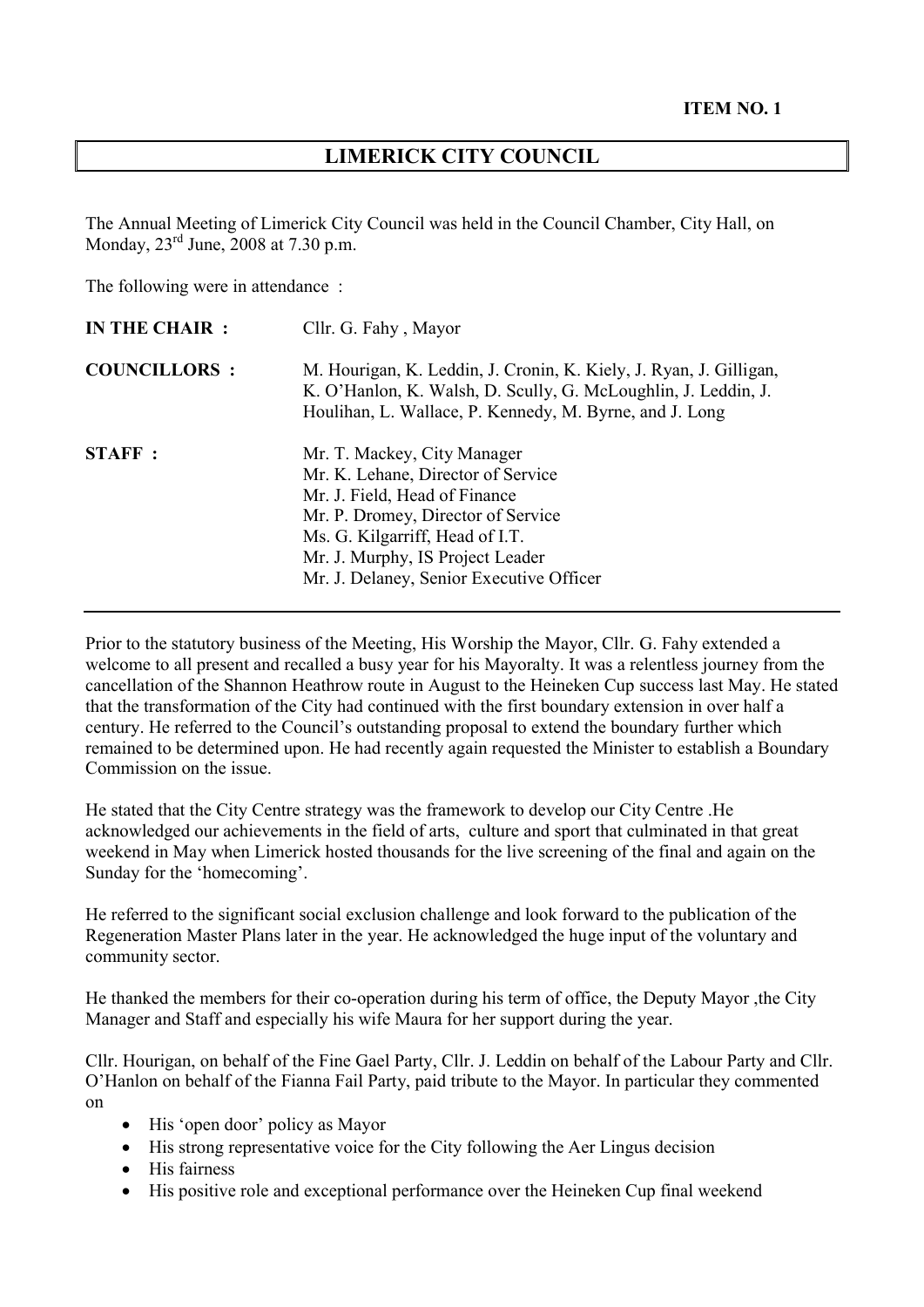They also paid tribute to the part played by his wife Maura during the year.

Cllrs. K. Leddin, Byrne, Wallace, Long ,Walsh, Houlihan and McLoughlin also added their congratulations.

The City Manager, on his own behalf and on behalf of the staff, thanked the Mayor also. He said he was held in very high regard by his fellow councillors and wished him and Maura every success in the future.

## **1. NOMINATIONS FOR THE OFFICE OF MAYOR**

His Worship the Mayor asked for nominations to fill the Office of Mayor of the City until the election of his successor and to install His Worship into the Office if the Council should so decide.

Cllr. Hourigan formally proposed Cllr. Kevin Kiely to the Office of Mayor. He said Cllr. Kiely had been most active in the fight against crime and had a keen interest in sport, being President of the Thomond Rugby Club.

Cllr. Byrne formally seconded the Proposal.

Cllr. Wallace formally proposed Cllr. John Gilligan to the Office of Mayor. She referred to his excellent role over a long number of years as an independent voice in the City.

Cllr. Walsh formally seconded the Proposal.

A roll call vote was held which resulted as follows :

### **Cllr Gilligan (9)**

Cllr.K.Leddin,Cllr.Cronin,Cllr.Ryan,Cllr.Gilligan,Cllr.O'Hanlon,Cllr.Walsh,Cllr.Houlihan, Cllr.Wallace,Cllr.Kennedy

## **Cllr.Kiely(8)**

Cllr Faly, Cllr.Hourigan, Cllr.Kiely, Cllr.McLoughlin, Cllr.Scully, Cllr.Byrne, Cllr.J.Leddin, CllrLong

His Worship the Mayor declared Cllr. John Gilligan elected to the Office of Mayor by 9 votes to 8 votes for Cllr.Kiely.

His Worship the Mayor, Cllr. John Gilligan, said it had taken eighteen years to achieve this office and it was worth every minute. He paid tribute to Cllr.Kiely.

He spoke about the need for a boundary extension and for the rates base to grow in the City. He said Regeneration was not just about the physical fabric. He said the waiting lists for housing needs to be tackled and that development along the river would have to be for the benefit of all.

He said he would continue to seek change as he had during his years as a councillor.

Cllr Kiely, on behalf of the Fine Gael Party, wished the newly elected Mayor and his family every success.

Cllr. O'Hanlon on behalf of the Fianna Fail Party assured him of the cooperation of his party and Cllrs. Wallace, Walsh and McLoughlin extended congratulations to the Mayor and wished him every success in the year ahead.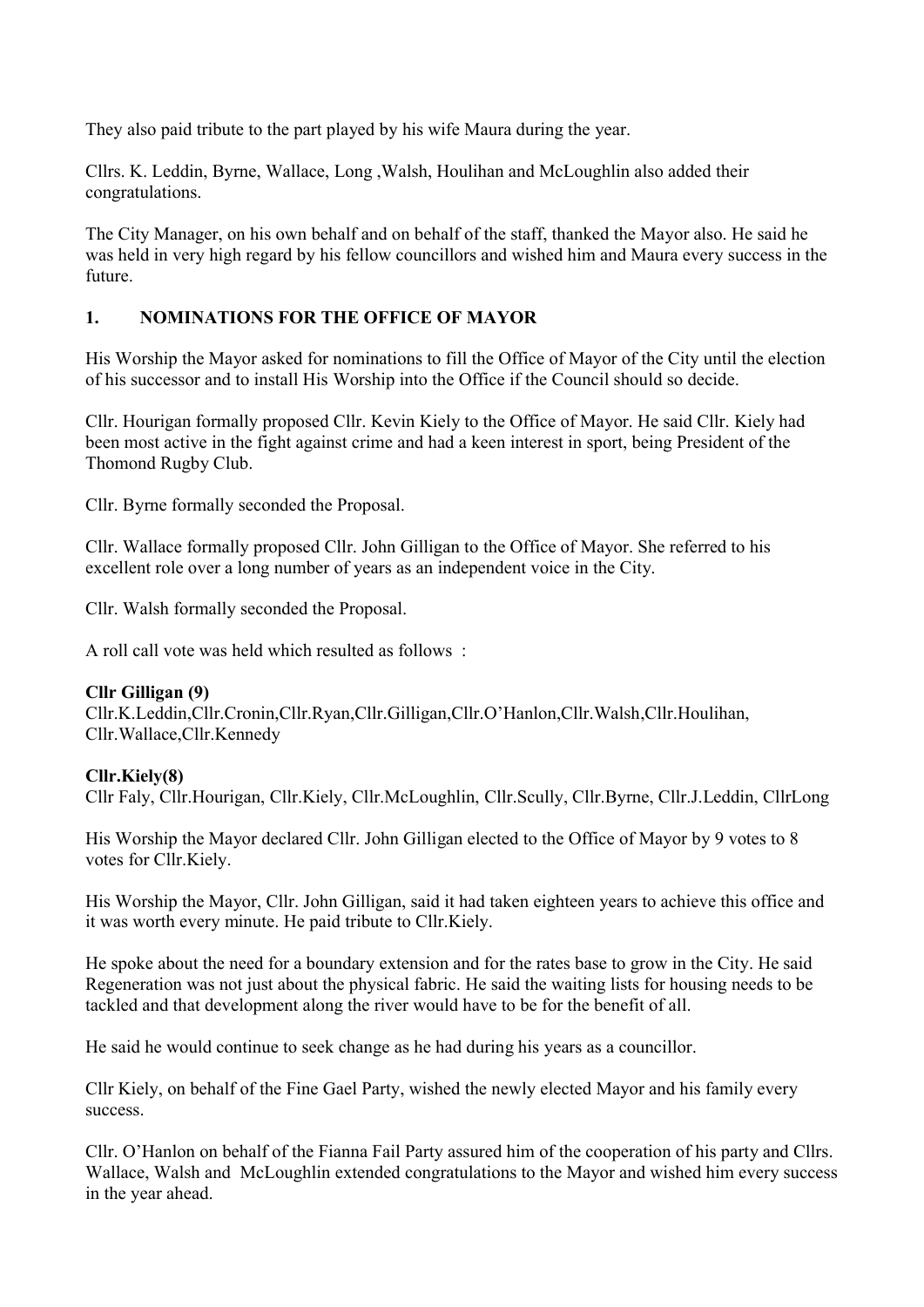The City Manager congratulated the new Mayor and said that he had set out an impressive agenda. He said he looked forward to giving him his full support in driving the city forward.

## **2. NOMINATIONS FOR THE OFFICE OF DEPUTY MAYOR**

His Worship the Mayor, Gilligan invited nominations for the Office of Deputy Mayor.

Cllr. Kiely formally proposed the adjournment of the meeting as Cllr. Ryan was not present to vote in any election for Deputy Mayor. Cllr. Hourigan formally seconded the proposal.

Cllr.O'Hanlon proposed that the meeting proceed with election of Office of the Deputy Mayor as the Agenda called for. Cllr.Walsh formally seconded this proposal.

A roll call vote was held on Cllr.O'Hanlon's proposal and the vote resulted as follows

### **For (8)**

His Worship the Mayor Cllr.Gilligan,Cllr.K.Leddin,Cllr.Cronin,Cllr.O'Hanlon,Cllr.Walsh,Cllr.Houlihan, Cllr.Wallace,Cllr.Kennedy

### **Against (8)**

Cllr Faly ,Cllr.Hourigan, Cllr.Kiely, Cllr.McLoughlin ,Cllr.Scully, Cllr.Byrne, Cllr.J.Leddin, CllrLong

Cllr.O'Hanlon's proposal was carried on the casting vote of the Mayor.

The meeting proceeded with election of the Office of Deputy Mayor.

Cllr. O'Hanlon formally proposed Cllr. Cronin for the Office of Deputy Mayor. Cllr. Wallace formally seconded the proposal.

Cllr. J. Leddin formally proposed Cllr. McLoughlin for the Office of Deputy Mayor. Cllr. Hourigan formally seconded the proposal.

A roll call vote was held which resulted as follows

### **Cllr Cronin (8)**

His Worship the Mayor Cllr.Gilligan, Cllr.K.Leddin, Cllr.Cronin, Cllr.O'Hanlon, Cllr.Walsh,Cllr.Houlihan, Cllr.Wallace, Cllr.Kennedy

### **Cllr.McLoughlin (8)**

Cllr Faly,Cllr.Hourigan,Cllr.Kiely,Cllr.McLoughlin,Cllr.Scully,Cllr.Byrne,Cllr.J.Leddin,CllrLong

His Worship the Mayor declared his casting vote for Cllr. Cronin and declared him elected to the Office of Deputy Mayor

Cllr.Kiely wish to record his protest that his request regarding Cllr.Ryan had not been facilitated.

It was proposed, seconded and unanimously agreed that the meeting stand adjourned to Monday,  $30<sup>th</sup>$ June.